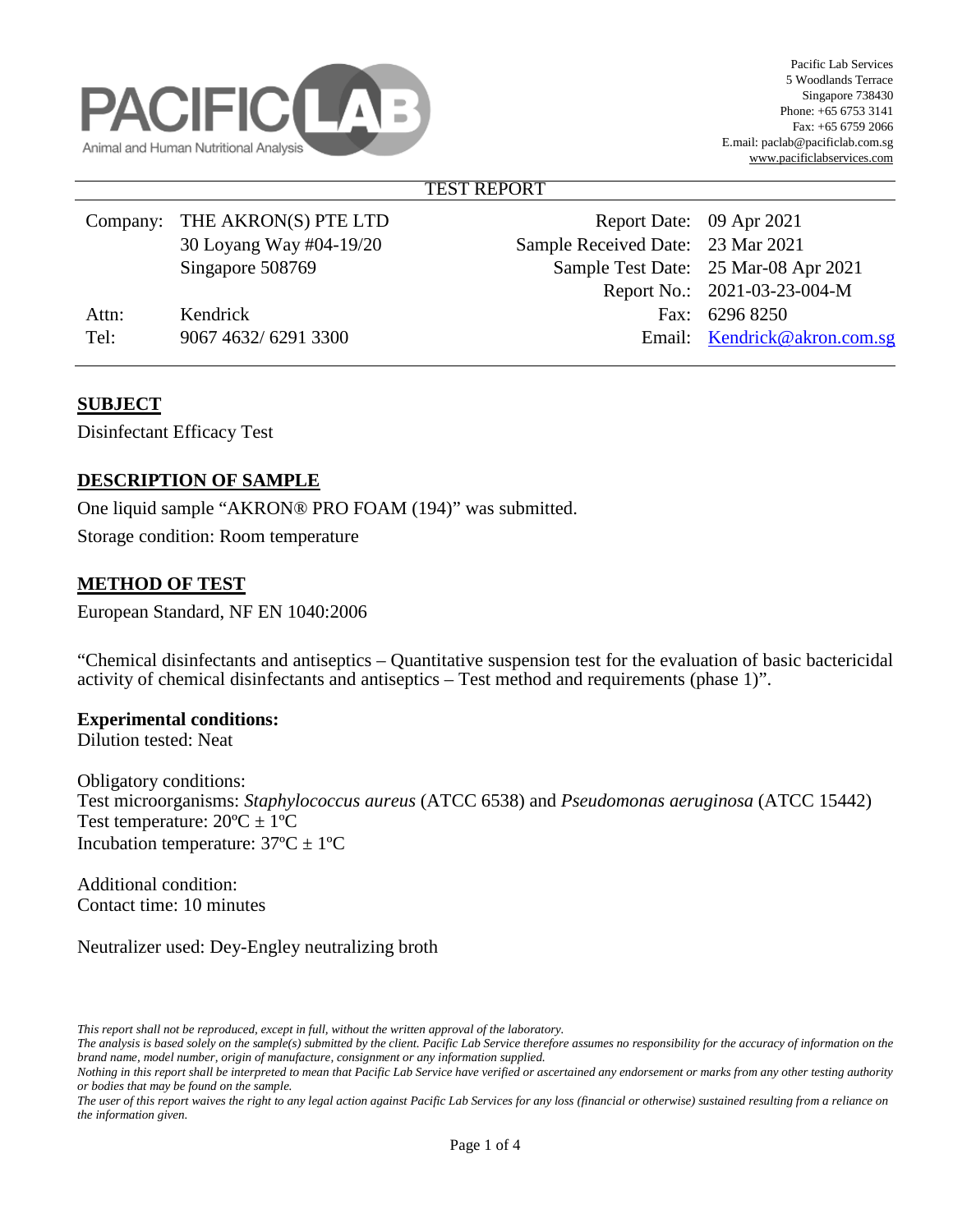

#### TEST REPORT

|       | Company: THE AKRON(S) PTE LTD | Report Date: 09 Apr 2021          |                                      |
|-------|-------------------------------|-----------------------------------|--------------------------------------|
|       | 30 Loyang Way #04-19/20       | Sample Received Date: 23 Mar 2021 |                                      |
|       | Singapore 508769              |                                   | Sample Test Date: 25 Mar-08 Apr 2021 |
|       |                               |                                   | Report No.: 2021-03-23-004-M         |
| Attn: | Kendrick                      |                                   | Fax: 6296 8250                       |
| Tel:  | 9067 4632/6291 3300           |                                   | Email: Kendrick@akron.com.sg         |
|       |                               |                                   |                                      |

#### **Results:**

Product Name : AKRON® PRO FOAM (194)

Validation and control:

|                                             | Validation |                         | Experimental  |               | Method validation (C)          |                             |
|---------------------------------------------|------------|-------------------------|---------------|---------------|--------------------------------|-----------------------------|
|                                             | suspension |                         | condition     | Neutralizer   | <b>Product Concentration.:</b> | A,B and C                   |
| Microorganism                               | $(Nv_0)$   | $30 \leq Nv_0 \leq 160$ | control $(A)$ | control $(B)$ | Neat                           | $\geq 0.5$ xNv <sub>0</sub> |
| <i>Staphylococcus aureus</i><br>(ATCC 6538) | l 11       | Yes                     | 81            | 65            |                                | A.B: Yes<br>C: No           |

Test Microorganism : *Staphylococcus aureus* (ATCC 6538)

| Contact<br>Time | Initial Count of Test Microorganism<br>per mL of Test Mixture |                   |            | Count of Surviving Test<br>Microorganism per mL | Log Reduction     | Percentage Kill<br>$(\%)$ of Test |
|-----------------|---------------------------------------------------------------|-------------------|------------|-------------------------------------------------|-------------------|-----------------------------------|
|                 | CFU per mL                                                    | Log <sub>10</sub> | CFU per mL | Log <sub>10</sub>                               |                   | Microorganism                     |
| 10 minute       | 26,600,000                                                    | 7.42              | < 10       |                                                 | More than<br>6.42 | More than<br>99.99996             |

*This report shall not be reproduced, except in full, without the written approval of the laboratory.* 

*The analysis is based solely on the sample(s) submitted by the client. Pacific Lab Service therefore assumes no responsibility for the accuracy of information on the brand name, model number, origin of manufacture, consignment or any information supplied.*

*Nothing in this report shall be interpreted to mean that Pacific Lab Service have verified or ascertained any endorsement or marks from any other testing authority or bodies that may be found on the sample.* 

*The user of this report waives the right to any legal action against Pacific Lab Services for any loss (financial or otherwise) sustained resulting from a reliance on the information given.*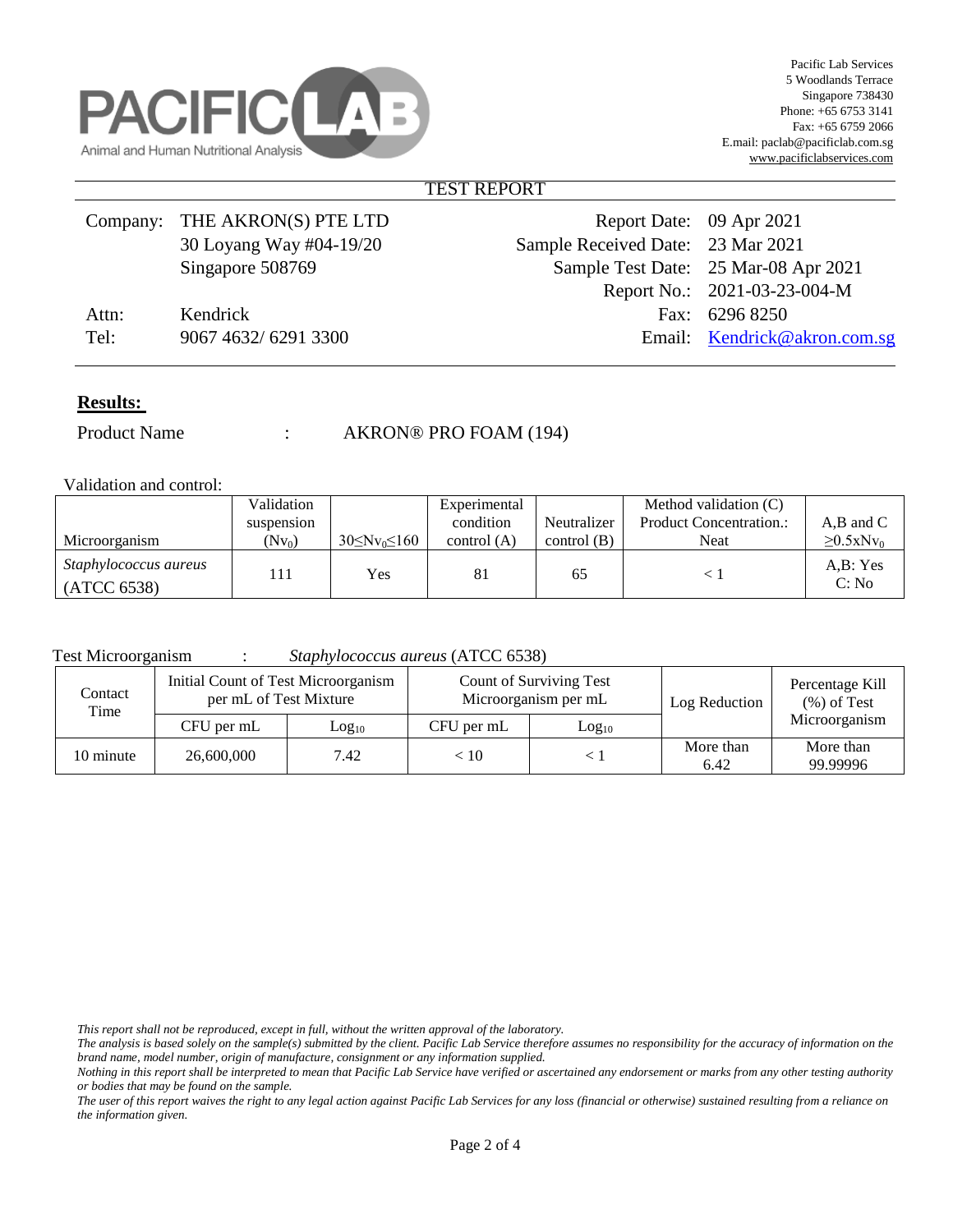

#### TEST REPORT

|       | Company: THE AKRON(S) PTE LTD | Report Date: 09 Apr 2021          |                                      |
|-------|-------------------------------|-----------------------------------|--------------------------------------|
|       | 30 Loyang Way #04-19/20       | Sample Received Date: 23 Mar 2021 |                                      |
|       | Singapore 508769              |                                   | Sample Test Date: 25 Mar-08 Apr 2021 |
|       |                               |                                   | Report No.: 2021-03-23-004-M         |
| Attn: | Kendrick                      |                                   | Fax: 6296 8250                       |
| Tel:  | 9067 4632/6291 3300           |                                   | Email: Kendrick@akron.com.sg         |
|       |                               |                                   |                                      |

#### **Results:**

Product Name : AKRON® PRO FOAM (194)

Validation and control:

|                                        | Validation |                       | Experimental  |               | Method validation (C)          |                             |
|----------------------------------------|------------|-----------------------|---------------|---------------|--------------------------------|-----------------------------|
|                                        | suspension |                       | condition     | Neutralizer   | <b>Product Concentration.:</b> | $A,B$ and $C$               |
| Microorganism                          | $(Nv_0)$   | $30 \le Nv_0 \le 160$ | control $(A)$ | control $(B)$ | Neat                           | $\geq 0.5$ xNv <sub>0</sub> |
| Pseudomonas aeruginosa<br>(ATCC 15442) | 36         | <b>Yes</b>            | 33            | 32            |                                | A,B: Yes<br>C: No           |

Test Microorganism : *Pseudomonas aeruginosa* (ATCC 15442)

| Contact<br>Time | Initial Count of Test Microorganism<br>per mL of Test Mixture |                   |            | Count of Surviving Test<br>Microorganism per mL | Log Reduction     | Percentage Kill<br>$(\%)$ of Test |
|-----------------|---------------------------------------------------------------|-------------------|------------|-------------------------------------------------|-------------------|-----------------------------------|
|                 | CFU per mL                                                    | Log <sub>10</sub> | CFU per mL | Log <sub>10</sub>                               |                   | Microorganism                     |
| 10 minute       | 16,100,000                                                    | 7.21              | < 10       |                                                 | More than<br>6.21 | More than<br>99.99994             |

*This report shall not be reproduced, except in full, without the written approval of the laboratory.* 

*The user of this report waives the right to any legal action against Pacific Lab Services for any loss (financial or otherwise) sustained resulting from a reliance on the information given.* 

*The analysis is based solely on the sample(s) submitted by the client. Pacific Lab Service therefore assumes no responsibility for the accuracy of information on the brand name, model number, origin of manufacture, consignment or any information supplied.*

*Nothing in this report shall be interpreted to mean that Pacific Lab Service have verified or ascertained any endorsement or marks from any other testing authority or bodies that may be found on the sample.*